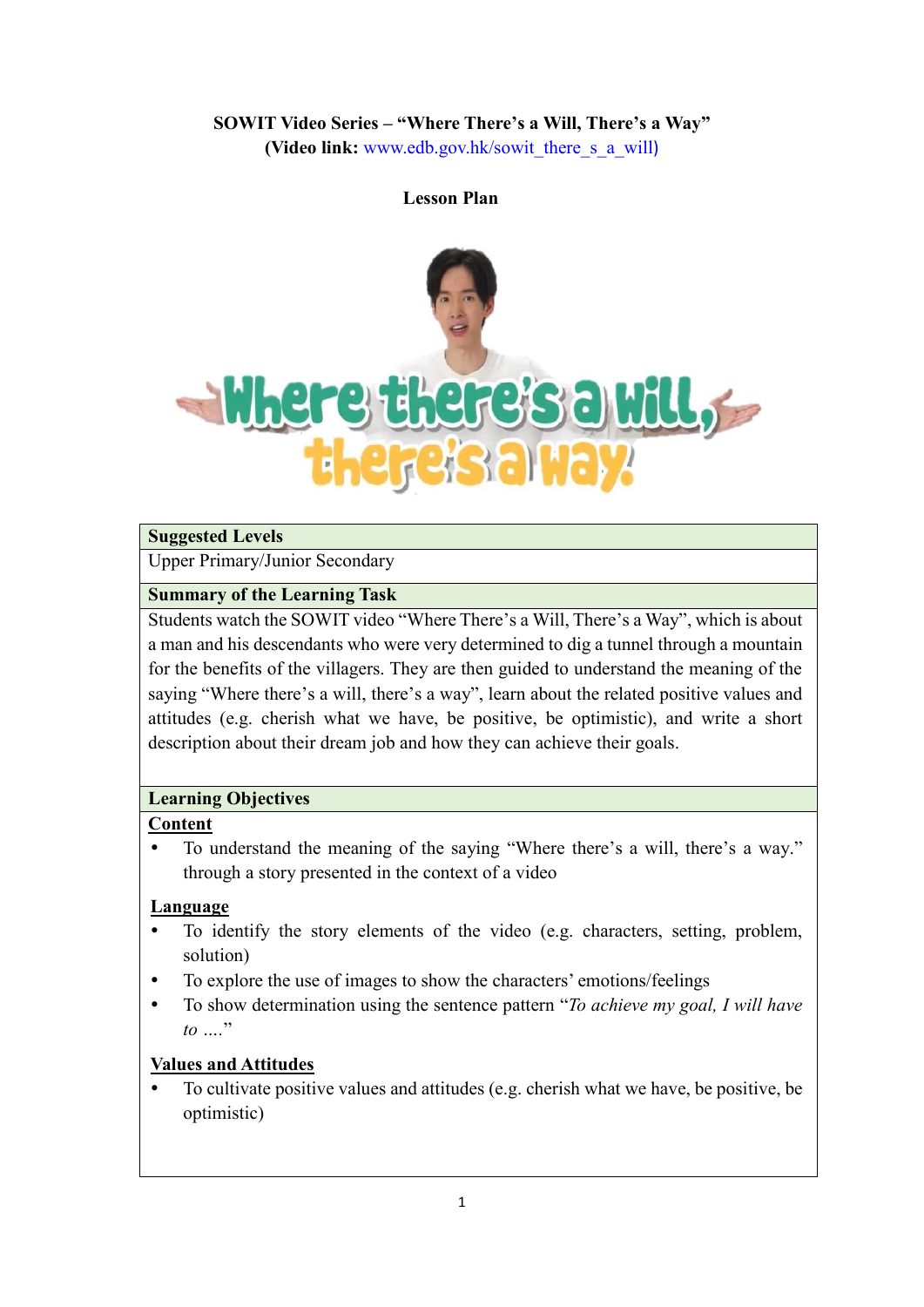#### **Sharing Learning Intentions**

1. Introduce the objectives of the learning activities

#### **Pre-viewing**

#### **Part A: Making Predictions about the Theme of the Saying of Wisdom**

- 1. Refer students to *Activity Sheet: Part A*.
- 2. Guide students to make predictions about the theme of the saying "Where there's a will, there's a way." by identifying the appropriate meanings of the words "will" and "way".
- 3. Invite students to share and make reflection on their experiences.

#### **Viewing**

#### **Part B: Understanding the Story Elements**

- 1. Refer students to *Activity Sheet: Part B*.
- 2. Introduce/Revisit the story elements (i.e. characters, setting, problem, solution) with students before watching the video.
- 3. Have students look at the pictures to find out the plot while watching the video.
- 4. Play the video "Where There's a Will, There's a Way".
- 5. Discuss with students their work.

#### **Post-viewing**

### **Part C: Understanding Emotions/Feelings by Exploring Images in the Video**

- 1. Refer students to *Activity Sheet: Part C*.
- 2. Play the video "Where There's a Will, There's a Way." again.
- 3. Draw students' attention to the use of images in objects and characters in the video (e.g. a huge mountain and tiny huffing men).

[Showing how difficult it was for people to climb over the mountain frequently]

- 4. Guide students to understand the emotions/feelings of the characters through analysing their facial expressions.
- 5. Have students draw the facial expressions of a character and discuss with them their work.

### **Part D: Understanding the Saying of Wisdom**

- 1. Refer students to *Activity Sheet: Part D*.
- 2. Revisit the meaning of the saying "Where there's a will, there's a way." with students (i.e. if you are determined enough, you will find a way to achieve what you want, even if it is very difficult).
- 3. Have students write about their dream job and share how they can achieve their goals with determination using the sentence pattern "*To achieve my goal, I will have to ..., ... and …*".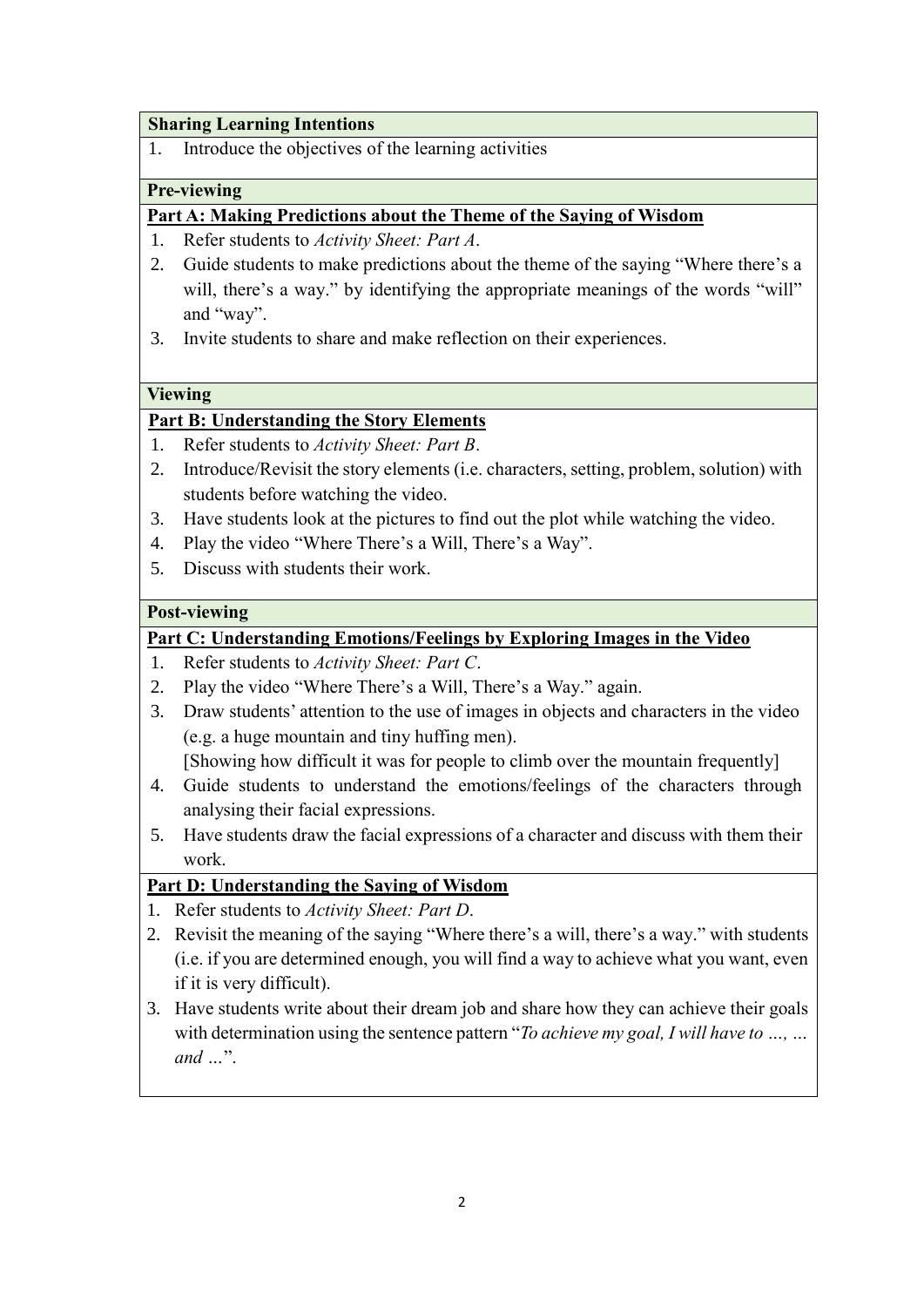# **SOWIT Video Series – "Where There's a Will, There's a Way" Activity Sheets**

### **(Pre-viewing)**

### **Part A: Making Predictions about the Theme of the Saying of Wisdom**

You will watch a video about the saying of wisdom (SOW) "Where there's a will, there's a way". What do the words "will" and "way' mean in this SOW? Choose the most appropriate answers to Questions 1-3 below. Then, think of the answer to Question 4 and share your idea with your teacher and classmates.

1. What does the word "will" mean in this SOW?

# **will /** wɪl **/**

- (a) a strong desire to do something
- *Ann had a strong will to win the race after receiving four months' training.*
- (b) a legal document that tells what a person wants to do to his or her money and property after death
- *Father left me some money in his will.*
- (c) used to make a request, to invite someone to do something
- *Will you give me Sandy's phone number?*
- 2. What does the word "way" mean in this SOW?

### **way /** weɪ **/**

- (a) A road or path to go from one place to another physically
- *The tourists lost their way and had to ask for help.*
- (b) The qualities of what someone is doing
- *She often greeted her customers in a warm and friendly way.*
- (c) A method of doing something
- *There are many ways to cook the dish.*
- 3. What is the part of speech of the words "will" and "way" in this SOW?
- (a) Nouns
- (b) Verbs
- (c) Adjectives
- 4. What is the possible theme of this SOW? Share your idea with your teacher and classmates.

 $\mathcal{L}_\mathcal{L} = \{ \mathcal{L}_\mathcal{L} = \{ \mathcal{L}_\mathcal{L} = \{ \mathcal{L}_\mathcal{L} = \{ \mathcal{L}_\mathcal{L} = \{ \mathcal{L}_\mathcal{L} = \{ \mathcal{L}_\mathcal{L} = \{ \mathcal{L}_\mathcal{L} = \{ \mathcal{L}_\mathcal{L} = \{ \mathcal{L}_\mathcal{L} = \{ \mathcal{L}_\mathcal{L} = \{ \mathcal{L}_\mathcal{L} = \{ \mathcal{L}_\mathcal{L} = \{ \mathcal{L}_\mathcal{L} = \{ \mathcal{L}_\mathcal{$ 

 $\mathcal{L}_\text{max} = \mathcal{L}_\text{max} = \mathcal{L}_\text{max} = \mathcal{L}_\text{max} = \mathcal{L}_\text{max} = \mathcal{L}_\text{max} = \mathcal{L}_\text{max} = \mathcal{L}_\text{max} = \mathcal{L}_\text{max} = \mathcal{L}_\text{max} = \mathcal{L}_\text{max} = \mathcal{L}_\text{max} = \mathcal{L}_\text{max} = \mathcal{L}_\text{max} = \mathcal{L}_\text{max} = \mathcal{L}_\text{max} = \mathcal{L}_\text{max} = \mathcal{L}_\text{max} = \mathcal{$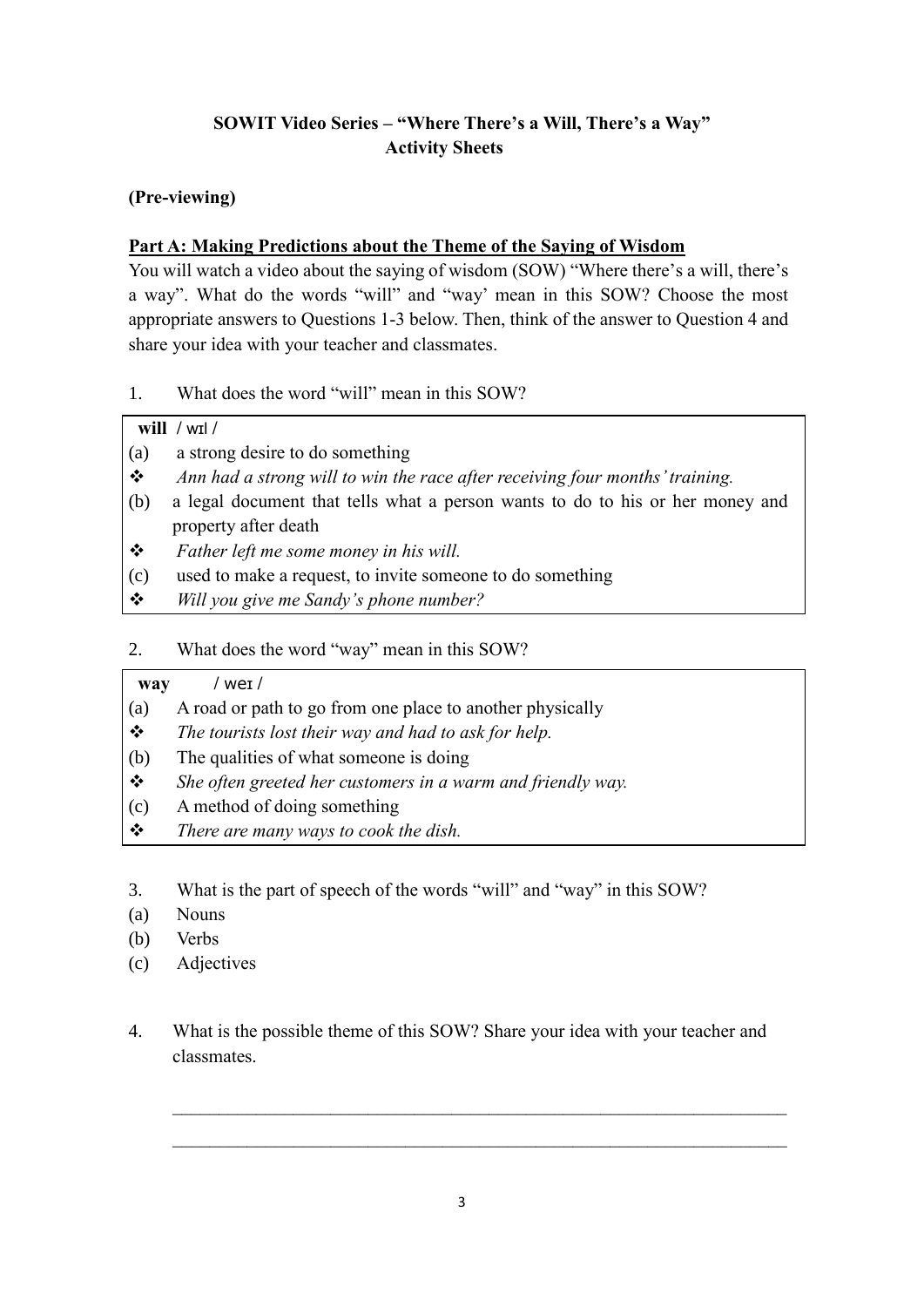## **(Viewing)**

**5)**

 $\overline{\phantom{a}}$ 

### **Part B: Understanding the Story Elements**

1. Look at the pictures below, which depict several scenes of the SOWIT video "Where There's a Will, There's a Way". Read the description and watch the video again. Match the pictures with the story elements provided. Write the numbers in the brackets.

**2)**



The man and his son kept digging the tunnel, and they completed the task at last.







There was a huge mountain which blocked their way. They were exhausted to climb over the mountain repeatedly.

A man lived with his family members in a village.



They invited other villagers to dig a tunnel through the mountain with them.

| (a) | <b>Characters and setting: (</b> |                       |  |
|-----|----------------------------------|-----------------------|--|
| (b) | Problem 1: (                     | $(c)$ Solution 1: $($ |  |
| (d) | Problem 2: (                     | (e) Solution 2: (     |  |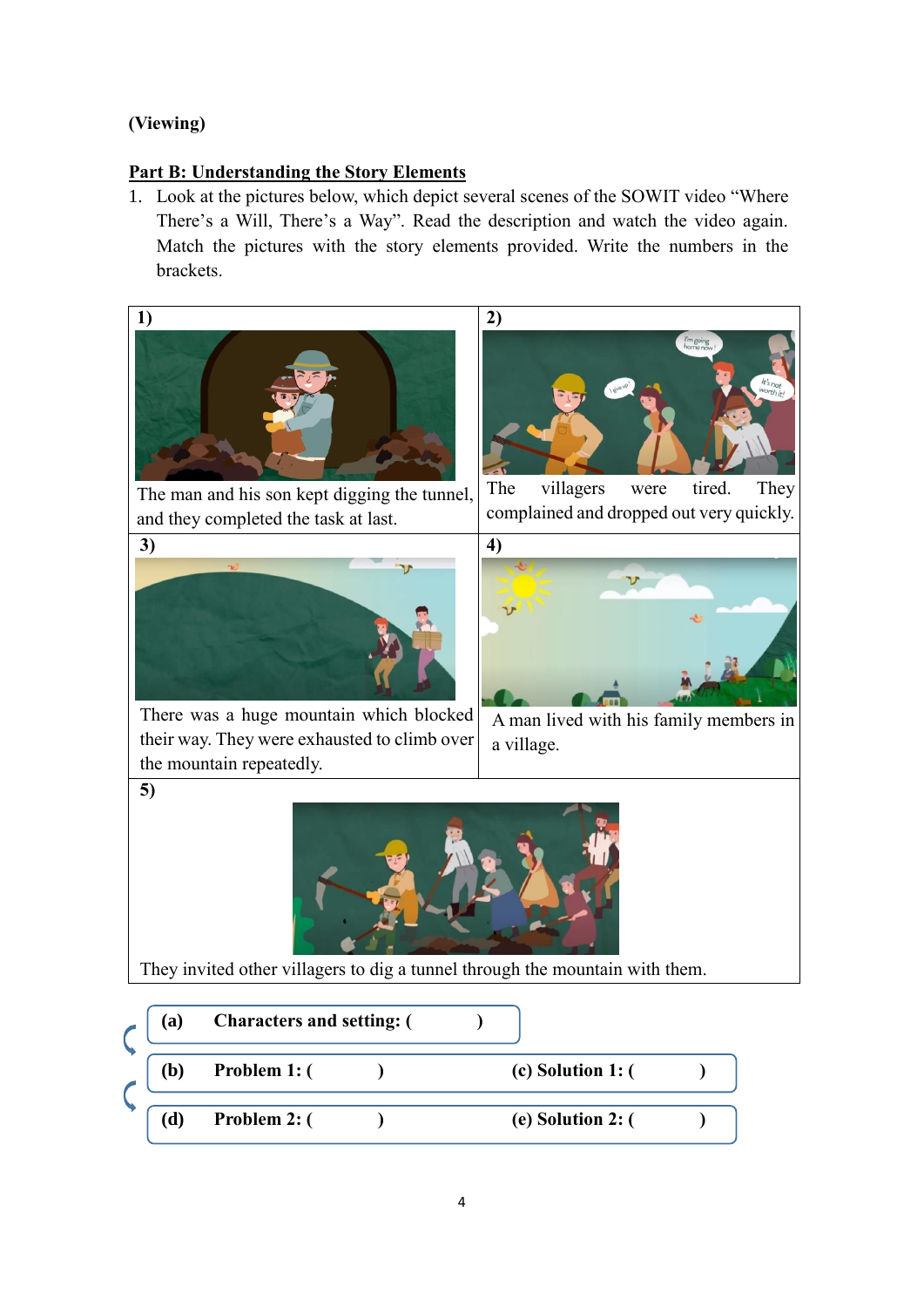## **(Post-viewing)**

### **Part C: Understanding Emotions/Feelings by Exploring the Images in the Video**

The pictures below depict some scenes of the SOWIT video "Where There's a Will, There's a Way". Watch the video and pay attention to the images of objects and characters. Circle the most appropriate words provided.



4. (a) Draw the possible facial expression.

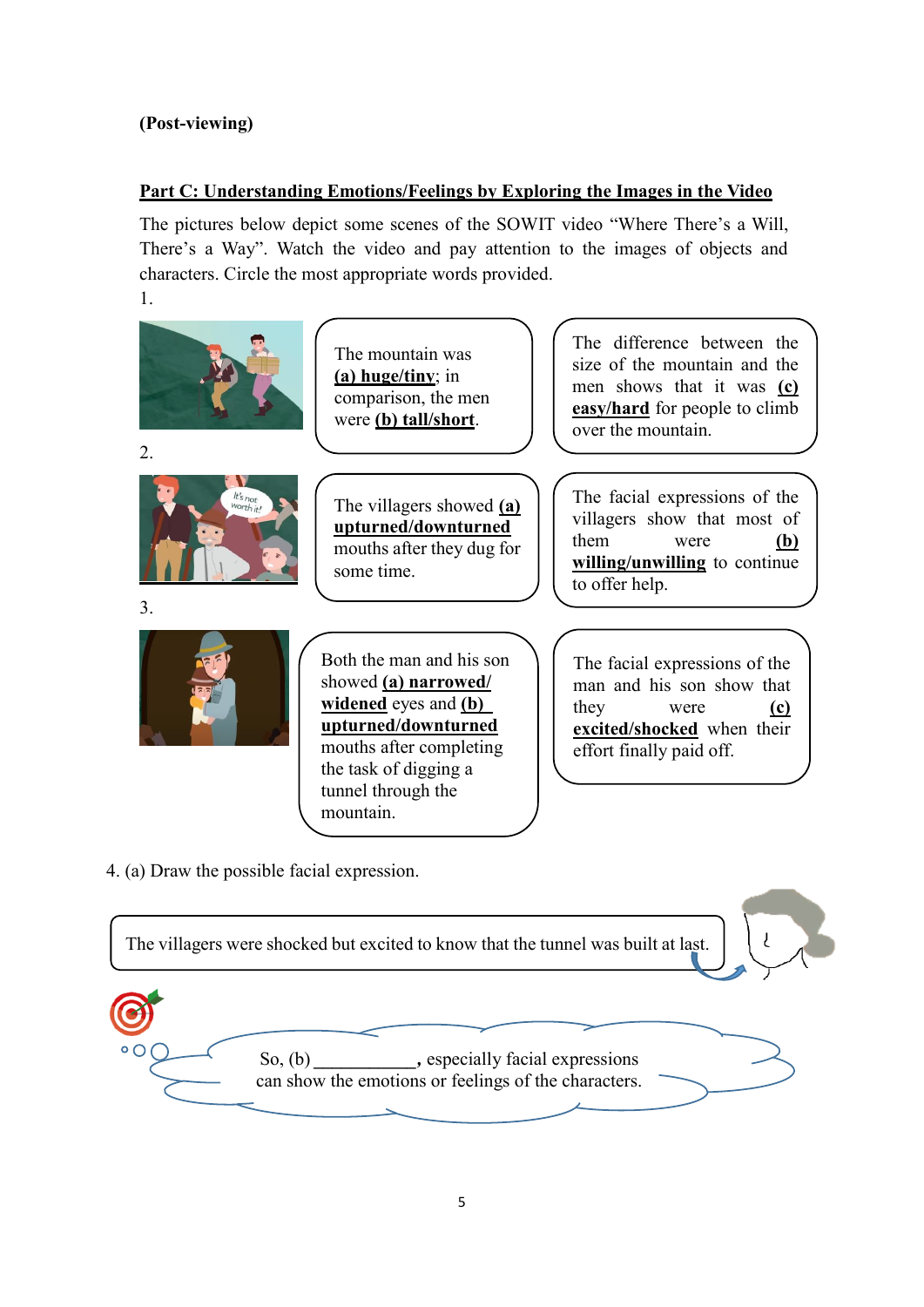### **Part D: Understanding the Saying of Wisdom**

- 1. What is the message conveyed by the story?
- 2. The villagers got excited and were willing to join the man and his son in digging a tunnel through the mountain. But they dropped out soon and one old villager said it was not worth it. What did he mean? Do you agree and why?

 $\_$  , and the set of the set of the set of the set of the set of the set of the set of the set of the set of the set of the set of the set of the set of the set of the set of the set of the set of the set of the set of th

 $\mathcal{L}_\mathcal{L} = \mathcal{L}_\mathcal{L} = \mathcal{L}_\mathcal{L} = \mathcal{L}_\mathcal{L} = \mathcal{L}_\mathcal{L} = \mathcal{L}_\mathcal{L} = \mathcal{L}_\mathcal{L} = \mathcal{L}_\mathcal{L} = \mathcal{L}_\mathcal{L} = \mathcal{L}_\mathcal{L} = \mathcal{L}_\mathcal{L} = \mathcal{L}_\mathcal{L} = \mathcal{L}_\mathcal{L} = \mathcal{L}_\mathcal{L} = \mathcal{L}_\mathcal{L} = \mathcal{L}_\mathcal{L} = \mathcal{L}_\mathcal{L}$  $\mathcal{L}_\mathcal{L} = \{ \mathcal{L}_\mathcal{L} = \{ \mathcal{L}_\mathcal{L} = \{ \mathcal{L}_\mathcal{L} = \{ \mathcal{L}_\mathcal{L} = \{ \mathcal{L}_\mathcal{L} = \{ \mathcal{L}_\mathcal{L} = \{ \mathcal{L}_\mathcal{L} = \{ \mathcal{L}_\mathcal{L} = \{ \mathcal{L}_\mathcal{L} = \{ \mathcal{L}_\mathcal{L} = \{ \mathcal{L}_\mathcal{L} = \{ \mathcal{L}_\mathcal{L} = \{ \mathcal{L}_\mathcal{L} = \{ \mathcal{L}_\mathcal{$ 

 $\mathcal{L}_\mathcal{L}$  , and the contribution of the contribution of the contribution of the contribution of the contribution of the contribution of the contribution of the contribution of the contribution of the contribution of  $\mathcal{L}_\mathcal{L}$  , and the contribution of the contribution of the contribution of the contribution of the contribution of the contribution of the contribution of the contribution of the contribution of the contribution of

- 3. What is the meaning of the saying "Where there's a will, there's a way" ?
- 4. What do you want to be when you grow up? Why do you like this job and feel that it suits you? What will you have to do to achieve your goal? Write a short description about your dream job, and show your determination by suggesting at least three important things to prepare for the job using the sentence pattern "*To achieve my goal, I will have to …, … and …*".